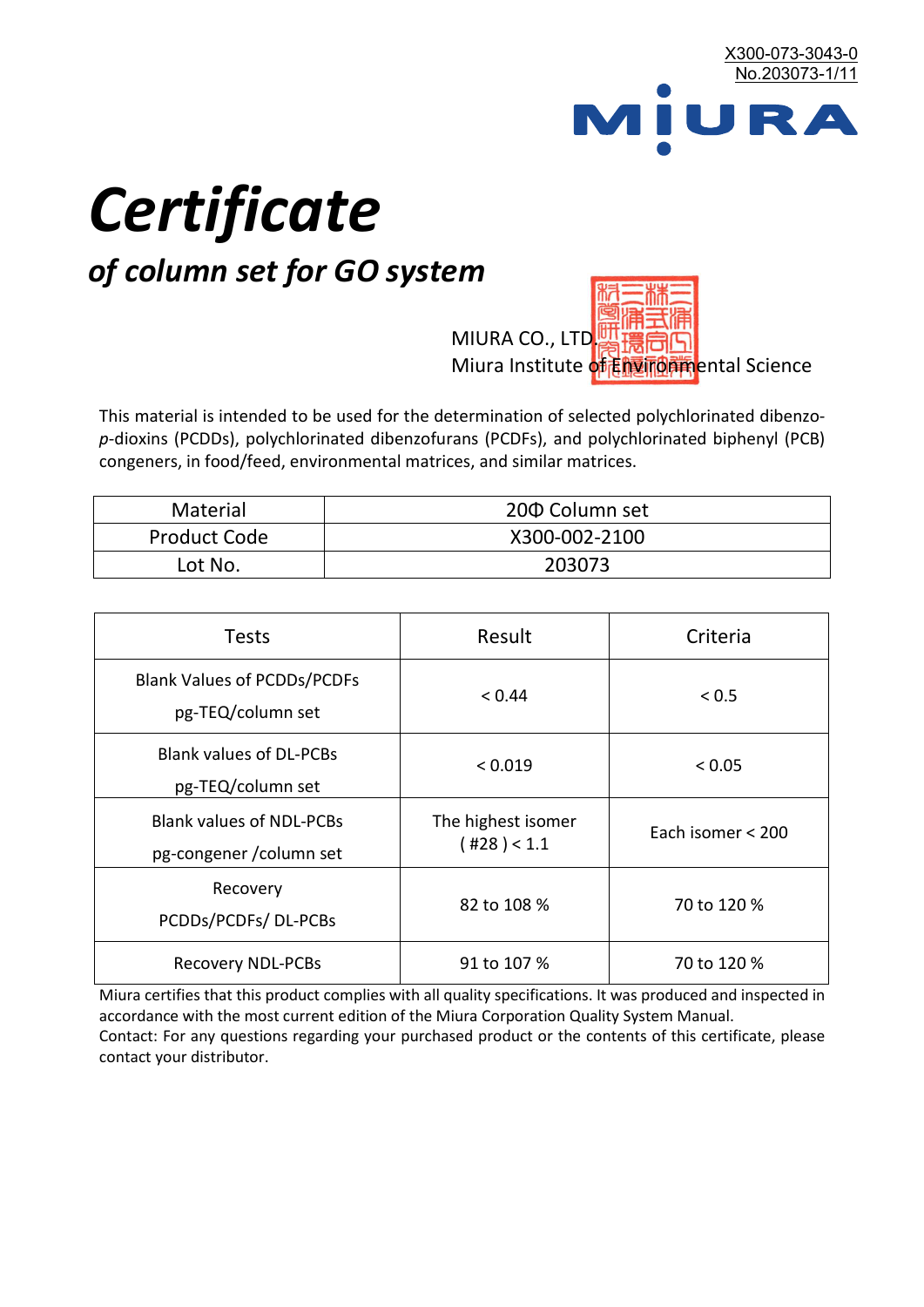### **DESCRIPTIONS**

**Lot Number:** The number mentioned on the labels on the column bag is the lot production number.

**Blank Level Values:** Blank level values, expressed as mass fractions (pg-TEQ per a column set), for selected PCB congeners, PCDD, and PCDF congeners are provided in Table 2. Blank level values are a reference value for which MIURA has the highest confidence in its accuracy, in that all known or suspected sources of bias have been investigated or taken into account (JIS K0311 or JIS K0312).

**Recovery Values (Sample):** Recovery values, expressed as percentages, are provided in Table 3 for selected mass labeled-PCB congeners, and selected mass labeled PCDD and PCDF congeners, based on selected mass labeled recovery standards added before GC-MS measurement. Recovery values meet EU regulations; however, the values meet the MIURA criteria for this certification, which are stricter than what is required by EU regulations.

#### **NOTICE AND WARNING TO USERS**

THE GO SYSTEM COLUMN SET IS INTENDED FOR DIOXIN ANALYTICAL USE ONLY, INCLUDING HAZARDOUS MATERIALS. BEFORE USE, READ THE SDS CAREFULLY; HANDLE PRODUCT AS A HAZARDOUS MATERIAL CAPABLE OF SKIN CORROSION AND/OR EYE DAMAGE.

#### **INSTRUCTIONS FOR STABILITY, STORAGE, AND USE**

**Stability and Storage:** The column set should be stored at room temperatures below 25 °C until use. It should not be frozen or exposed to sunlight or ultraviolet radiation. After removing from the bags, the contents should be used immediately, especially, because the concentration column (lower) "Alumina" can be deactivated under high-humidity. Storing of the removed column set is not recommended.

**Use:** If storing in a cold room or refrigerator, bring them to room temperature (let stand for approximately 30 min), remove water condensed on the surface of the bags. Carefully remove the bags to avoid damage of the column. Use the same lot number with one column set. For more information of column set refer to the operation manual.

#### **ANALYTICAL METHODS USED AT MIURA**

For preparation of blank test, several column sets chosen at random per lot production were allowed to reach ambient temperature; two types of the purification columns (upper: silver nitrate silica gel, and lower: sulfuric acid silica gel) were assembled, and 10 mL of n-hexane was added to wet the top of the column with the designated column cap and disposable syringe. Then, a known amount of internal standard solution (containing selected labeled PCB, PCDDs, and PCDFs congeners; as shown in Table 1) dissolved in 6 mL of n-hexane was added to the top of the column with disposable syringe, and the syringe was washed with 2 x 2 mL of n-hexane; the n-hexane was injected into the column again. Then, the purification columns assembled with the concentration columns (upper) and (lower) were set to the each system unit immediately. After two fractions (dioxin and PCB fractions) were obtained from each system unit, a known amount of the recovery standard solution was added to each concentration vessel. Finally, both fractions were concentrated using an evaporation system under nitrogen to 0.01 mL.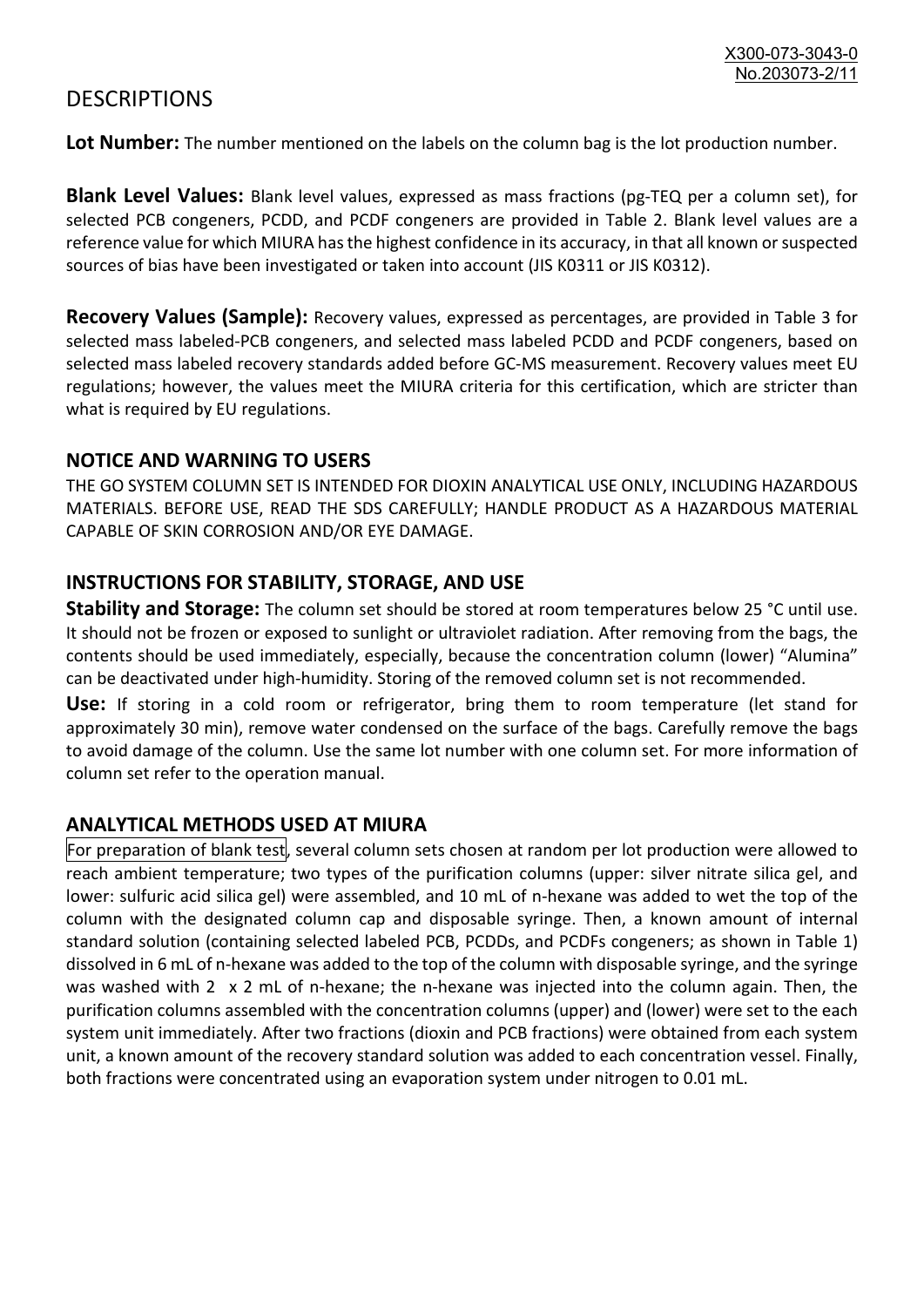X300-073-3043-0 No.203073-3/

| Compounds                          | Standard                              | Maker Code     | Maker                           | <b>Diluted</b><br>Concentration |
|------------------------------------|---------------------------------------|----------------|---------------------------------|---------------------------------|
| PCDDs and PCDFs,<br><b>DL-PCBs</b> | Internal Standard                     | DF-SS-A        |                                 |                                 |
|                                    | <b>Internal Standard</b><br>DFP-LCS-B |                |                                 |                                 |
|                                    | Recovery (Surrogate) Standard         | DF-IS-J        | Wellington<br>Laboratories Inc. | $10$ ng/mL<br>in decane         |
| <b>NDL-PCBs</b>                    | Internal Standard                     | <b>MBP-28</b>  |                                 |                                 |
|                                    |                                       | <b>MBP-52</b>  |                                 |                                 |
|                                    |                                       | MBP-101        |                                 |                                 |
|                                    |                                       | <b>MBP-138</b> |                                 |                                 |
|                                    |                                       | MBP-153        |                                 |                                 |
|                                    | Recovery (Surrogate) Standard         | <b>MBP-19</b>  |                                 |                                 |
|                                    |                                       | <b>MBP-70</b>  |                                 |                                 |
|                                    |                                       | MBP-111        |                                 |                                 |
|                                    |                                       | MBP-162        |                                 |                                 |
|                                    |                                       | <b>MBP-178</b> |                                 |                                 |

Table 1. Standard solutions used for recovery tests.

The concentrated dioxin fraction was analyzed using gas chromatography / high resolution mass spectrometry (GC/HRMS) operated in electron impact (EI) mode. A 0.25 mm ID × 60 m fused silica capillary (BPX-DXN, TRAJAN) was used. The concentrated PCB fraction was analyzed using GC/HRMS operated in EI mode. A 0.25 mm ID × 60 m fused silica capillary (HT8-PCB, TRAJAN) was used. All injections were 2 μL using a splitless inlet. The results, blank level values, are provided in Table 2. The chromatograms of each compounds are shown at page 6 and after. Furthermore, the dioxin and PCB fractions were analyzed using gas chromatography / low resolution mass spectrometry operated in total ion scan (m/z 50 to 500) mode, to confirm if interferences may affect determination of target compounds by GC/HRMS are included in the fractions, the chromatograms are not shown here.

For the recovery test (sample), The sunflower seed oil from Helianthus annuus (S5007-1L, Sigma Aldrich) was dissolved in 2 mL of n-hexane. A known amount of the internal standard solution was added to the flask, mixed, and allowed to equilibrate. First, several column sets chosen at random per lot production were allowed to reach ambient temperature; the purification columns (upper) and (lower) were assembled. 10 mL of n-hexane was added to wet the top of the column with the designated column cap and disposable syringe. Then, the sample with the internal standard was injected into the top of the column with the disposable syringe, and the syringe was washed with 2 x 2 mL of n-hexane; the n-hexane was injected into the column again. The purification column was assembled with the concentration column (upper) and (lower), and set to the each system unit immediately. After obtaining two fractions from the system unit, the dioxin and PCB fractions were concentrated using an evaporation system under nitrogen to approximately 0.01 mL. After the addition of a known amount of recovery standard solution, the both fractions were concentrated to 0.02 mL; then dioxin and PCB in each fractions were analyzed using GC/HRMS as mentioned above test. The inspection results is displayed in Table 3.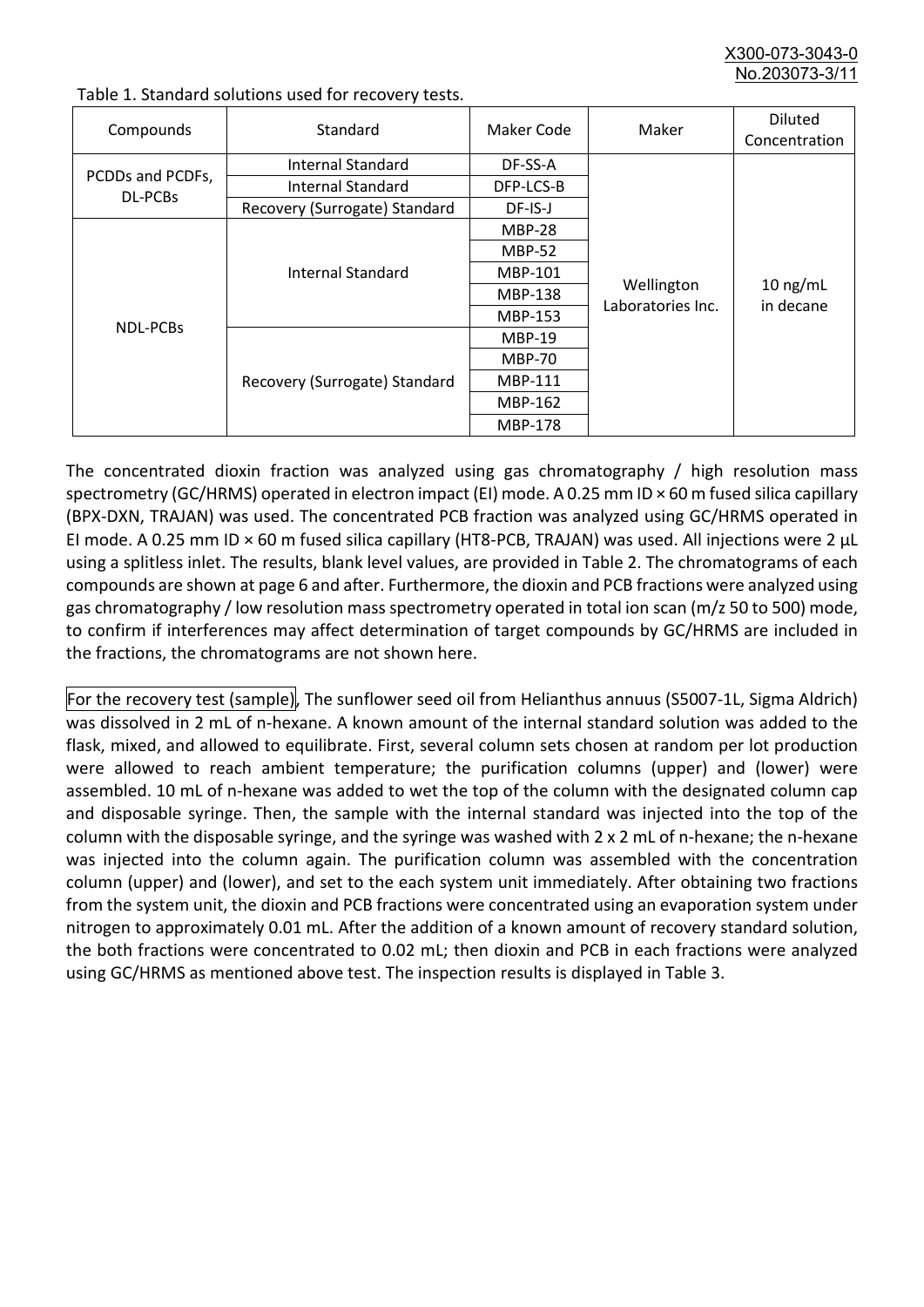X300-073-3043-0 No.203073-4/11

|  | Table 2 Blank levels of dioxins (PCDDs/PCDFs and DL-PCBs) and NDL-PCBs per column set. |
|--|----------------------------------------------------------------------------------------|
|--|----------------------------------------------------------------------------------------|

| abic 2 Diarik icveis of dioxins (I CDD3/TCDTs and DET CD3/ and NDET CD3 pcr column sett.<br>Congener | Concentration | <b>LOQ</b> | <b>LOD</b> | $S/N=3$   | TEQ*      |
|------------------------------------------------------------------------------------------------------|---------------|------------|------------|-----------|-----------|
|                                                                                                      | pg/column     | pg/column  | pg/column  | pg/column | pg/column |
| 2,3,7,8-TeCDD                                                                                        | <b>ND</b>     | 0.29       | 0.09       | 0.05      | 0.09      |
| 1,2,3,7,8-PeCDD                                                                                      | <b>ND</b>     | 0.30       | 0.09       | 0.07      | 0.09      |
| 1,2,3,4,7,8-HxCDD                                                                                    | <b>ND</b>     | 0.8        | 0.2        | 0.2       | 0.02      |
| 1,2,3,6,7,8-HxCDD                                                                                    | <b>ND</b>     | 0.7        | 0.2        | 0.1       | 0.02      |
| 1,2,3,7,8,9-HxCDD                                                                                    | <b>ND</b>     | 0.8        | 0.2        | 0.2       | 0.02      |
| 1,2,3,4,6,7,8-HpCDD                                                                                  | <b>ND</b>     | 1.3        | 0.4        | 0.04      | 0.004     |
| <b>OCDD</b>                                                                                          | <b>ND</b>     | 1.9        | 0.6        | 0.08      | 0.00018   |
| 2,3,7,8-TeCDF                                                                                        | <b>ND</b>     | 0.9        | 0.3        | 0.1       | 0.03      |
| 1,2,3,7,8-PeCDF                                                                                      | <b>ND</b>     | 0.8        | 0.2        | 0.09      | 0.006     |
| 2,3,4,7,8-PeCDF                                                                                      | <b>ND</b>     | 0.5        | 0.2        | 0.09      | 0.06      |
| 1,2,3,4,7,8-HxCDF                                                                                    | <b>ND</b>     | 0.6        | 0.2        | 0.06      | 0.02      |
| 1,2,3,6,7,8-HxCDF                                                                                    | <b>ND</b>     | 0.9        | 0.3        | 0.06      | 0.03      |
| 1,2,3,7,8,9-HxCDF                                                                                    | <b>ND</b>     | 0.6        | 0.2        | 0.06      | 0.02      |
| 2,3,4,6,7,8-HxCDF                                                                                    | <b>ND</b>     | 0.6        | 0.2        | 0.05      | 0.02      |
| 1,2,3,4,6,7,8-HpCDF                                                                                  | <b>ND</b>     | 1.0        | 0.3        | 0.05      | 0.003     |
| 1,2,3,4,7,8,9-HpCDF                                                                                  | <b>ND</b>     | 1.1        | 0.3        | 0.05      | 0.003     |
| <b>OCDF</b>                                                                                          | <b>ND</b>     | 2.0        | 0.6        | 0.1       | 0.00018   |
| #81 (3,4,4',5-TeCB)                                                                                  | <b>ND</b>     | 0.7        | 0.2        | 0.05      | 0.00006   |
| #77 (3,3',4,4'-TeCB)                                                                                 | <b>ND</b>     | 1.5        | 0.5        | 0.05      | 0.00005   |
| #126 (3,3',4,4',5-PeCB)                                                                              | <b>ND</b>     | 0.4        | 0.1        | 0.1       | 0.01      |
| #169 (3,3',4,4',5,5'-HxCB)                                                                           | <b>ND</b>     | 0.9        | 0.3        | 0.1       | 0.009     |
| #123 (2',3,4,4',5-PeCB)                                                                              | <b>ND</b>     | 0.4        | 0.1        | 0.02      | 0.000003  |
| #118 (2,3',4,4',5-PeCB)                                                                              | <b>ND</b>     | 0.7        | 0.2        | 0.02      | 0.000006  |
| #105 (2,3,3',4,4'-PeCB)                                                                              | <b>ND</b>     | 0.4        | 0.1        | 0.02      | 0.000003  |
| #114 (2,3,4,4',5-PeCB)                                                                               | <b>ND</b>     | 0.6        | 0.2        | 0.02      | 0.000006  |
| #167 (2,3',4,4',5,5'-HxCB)                                                                           | <b>ND</b>     | 0.4        | 0.1        | 0.02      | 0.000003  |
| #156 (2,3,3',4,4',5-HxCB)                                                                            | <b>ND</b>     | 0.5        | 0.1        | 0.02      | 0.000003  |
| #157 (2,3,3',4,4',5'-HxCB)                                                                           | <b>ND</b>     | 0.6        | 0.2        | 0.02      | 0.000006  |
| #189 (2,3,3',4,4',5,5'-HpCB)                                                                         | <b>ND</b>     | 0.4        | 0.1        | 0.02      | 0.000003  |
| #28 (2,4,4'-TrCB)                                                                                    | 1.1           | 0.4        | 0.1        | 0.02      |           |
| #52 (2,2',5,5'-TeCB)                                                                                 | 0.5           | 0.3        | 0.1        | 0.03      |           |
| #101 (2,2',4,5,5'-PeCB)                                                                              | <b>ND</b>     | 0.4        | 0.1        | 0.02      |           |
| #138 (2,2',3,4,4',5'-HxCB)                                                                           | <b>ND</b>     | 0.6        | 0.2        | 0.02      |           |
| #153 (2,2',4,4',5,5'-HxCB)                                                                           | <b>ND</b>     | 1.1        | 0.3        | 0.03      |           |
| #180 (2,2',3,4,4',5,5'-HpCB)                                                                         | <b>ND</b>     | 0.6        | 0.2        | 0.03      |           |

\* TEQ: Toxicity Equivalents (are applied WHO-TEF(2006))

- 1. The figures in the parentheses in the concentration of actual measurement denote the concentration of the LOD or more and less than the LOQ.
- 2. ND in the concentration of actual measurement denotes less than the LOD.
- 3. TEQ are calculated with an actual measurement which is the concentration of the LOQ or more, and an actual measurement which is the concentration of the LOD or more and less than the LOQ, respectively. For values less than the LOD, TEQ are calculated with the LOD.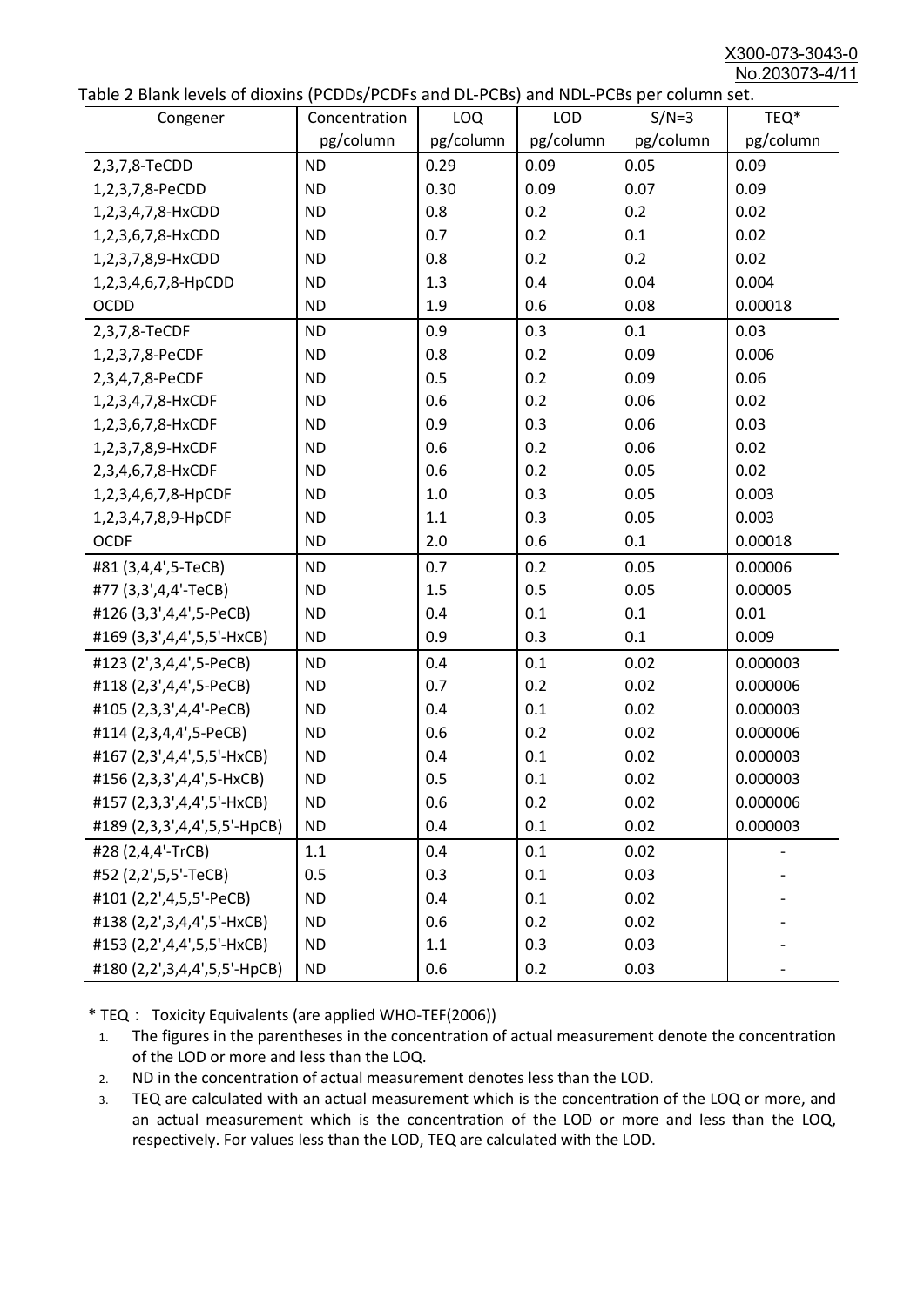| Congener                     | Sample |
|------------------------------|--------|
| 2,3,7,8-TeCDD                | 88%    |
| 1,2,3,7,8-PeCDD              | 93 %   |
| 1,2,3,4,7,8-HxCDD            | 85%    |
| 1,2,3,6,7,8-HxCDD            | 91%    |
| 1,2,3,7,8,9-HxCDD            | 86 %   |
| 1,2,3,4,6,7,8-HpCDD          | 87%    |
| <b>OCDD</b>                  | 82%    |
| 2,3,7,8-TeCDF                | 91%    |
| 1,2,3,7,8-PeCDF              | 89%    |
| 2,3,4,7,8-PeCDF              | 87%    |
| 1,2,3,4,7,8-HxCDF            | 93 %   |
| 1,2,3,6,7,8-HxCDF            | 91%    |
| 1,2,3,7,8,9-HxCDF            | 94 %   |
| 2,3,4,6,7,8-HxCDF            | 83%    |
| 1,2,3,4,6,7,8-HpCDF          | 89 %   |
| 1,2,3,4,7,8,9-HpCDF          | 92%    |
| <b>OCDF</b>                  | 86%    |
| #81 (3,4,4',5-TeCB)          | 98%    |
| #77 (3,3',4,4'-TeCB)         | 98%    |
| #126 (3,3',4,4',5-PeCB)      | 91%    |
| #169 (3,3',4,4',5,5'-HxCB)   | 93 %   |
| #123 (2',3,4,4',5-PeCB)      | 93%    |
| #118 (2,3',4,4',5-PeCB)      | 91%    |
| #105 (2,3,3',4,4'-PeCB)      | 93%    |
| #114 (2,3,4,4',5-PeCB)       | 100%   |
| #167 (2,3',4,4',5,5'-HxCB)   | 93%    |
| #156 (2,3,3',4,4',5-HxCB)    | 95%    |
| #157 (2,3,3',4,4',5'-HxCB)   | 95%    |
| #189 (2,3,3',4,4',5,5'-HpCB) | 108%   |
| #28 (2,4,4'-TrCB)            | 91%    |
| #52 (2,2',5,5'-TeCB)         | 107%   |
| #101 (2,2',4,5,5'-PeCB)      | 103%   |
| #138 (2,2',3,4,4',5'-HxCB)   | 99%    |
| #153 (2,2',4,4',5,5'-HxCB)   | 98%    |
| #180 (2,2',3,4,4',5,5'-HpCB) | 101%   |

Table 3. Recoveries of labeled internal standards.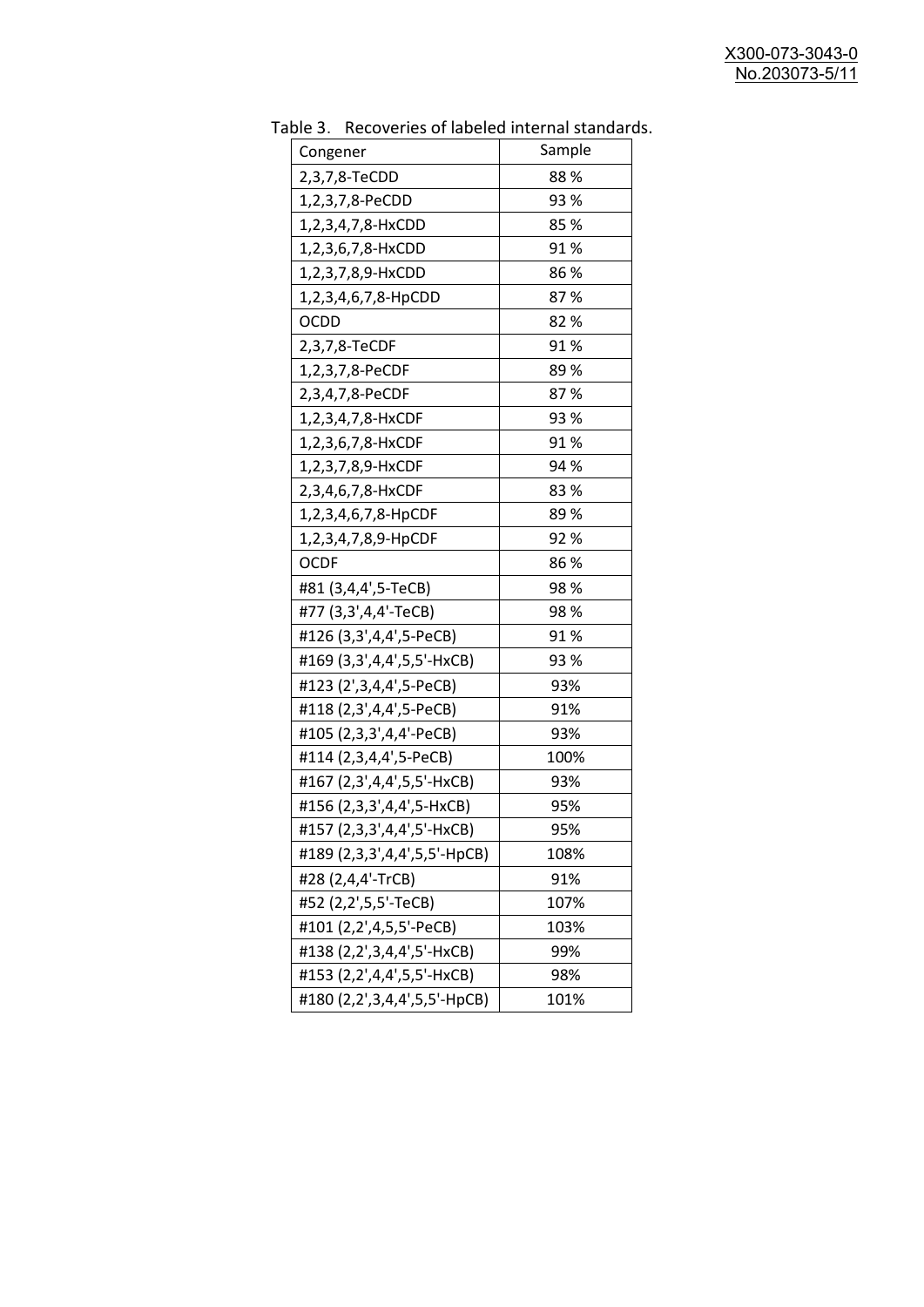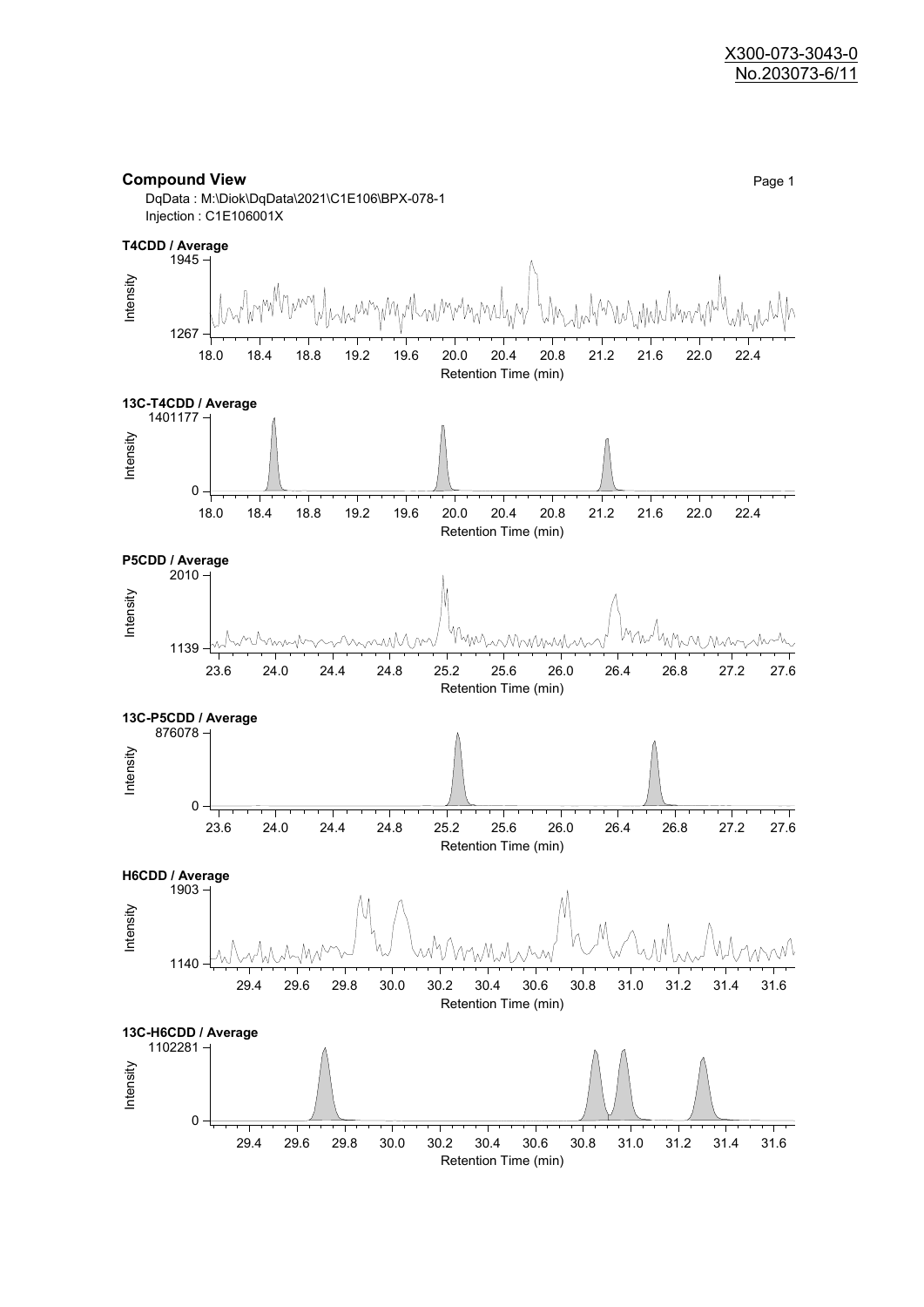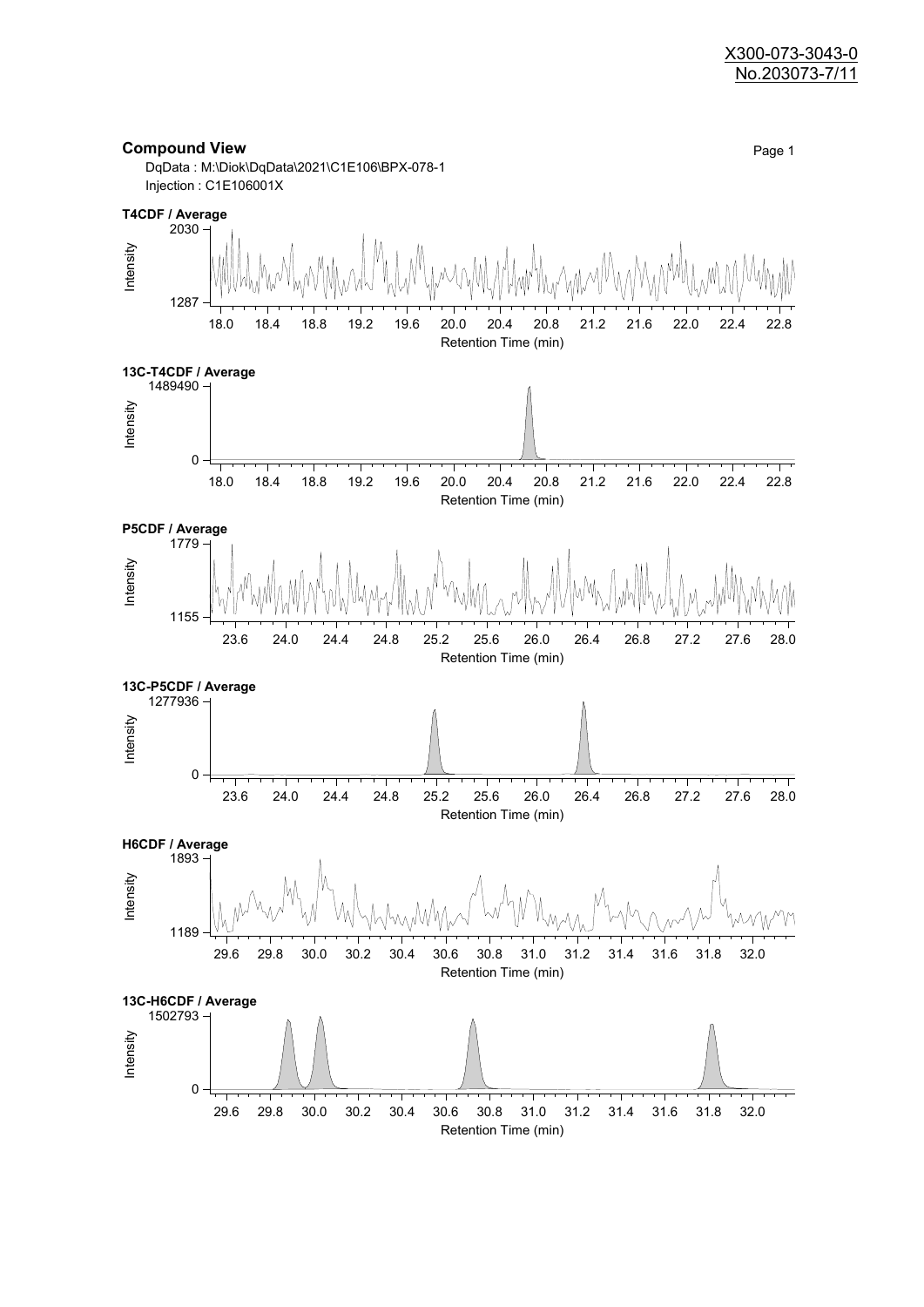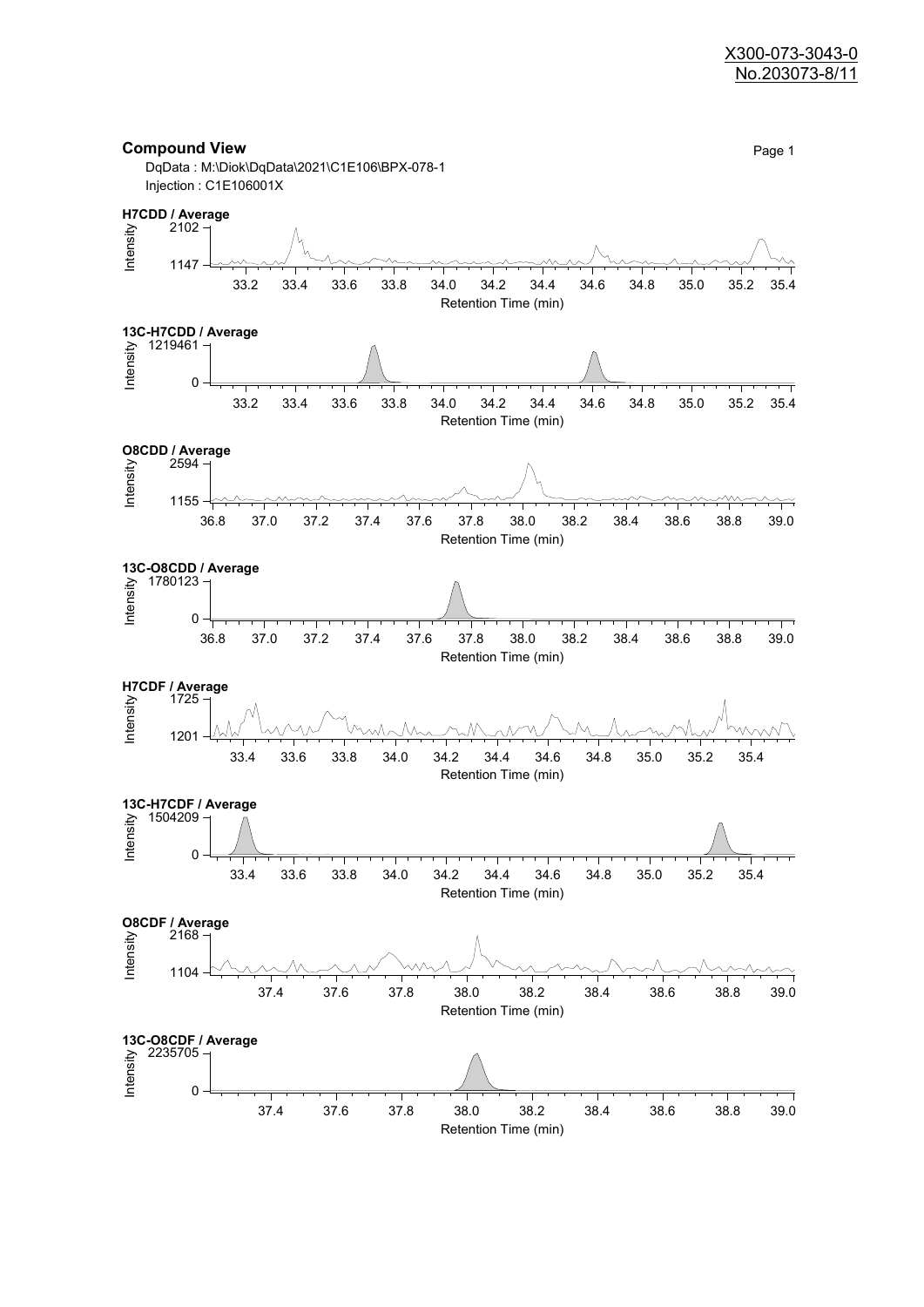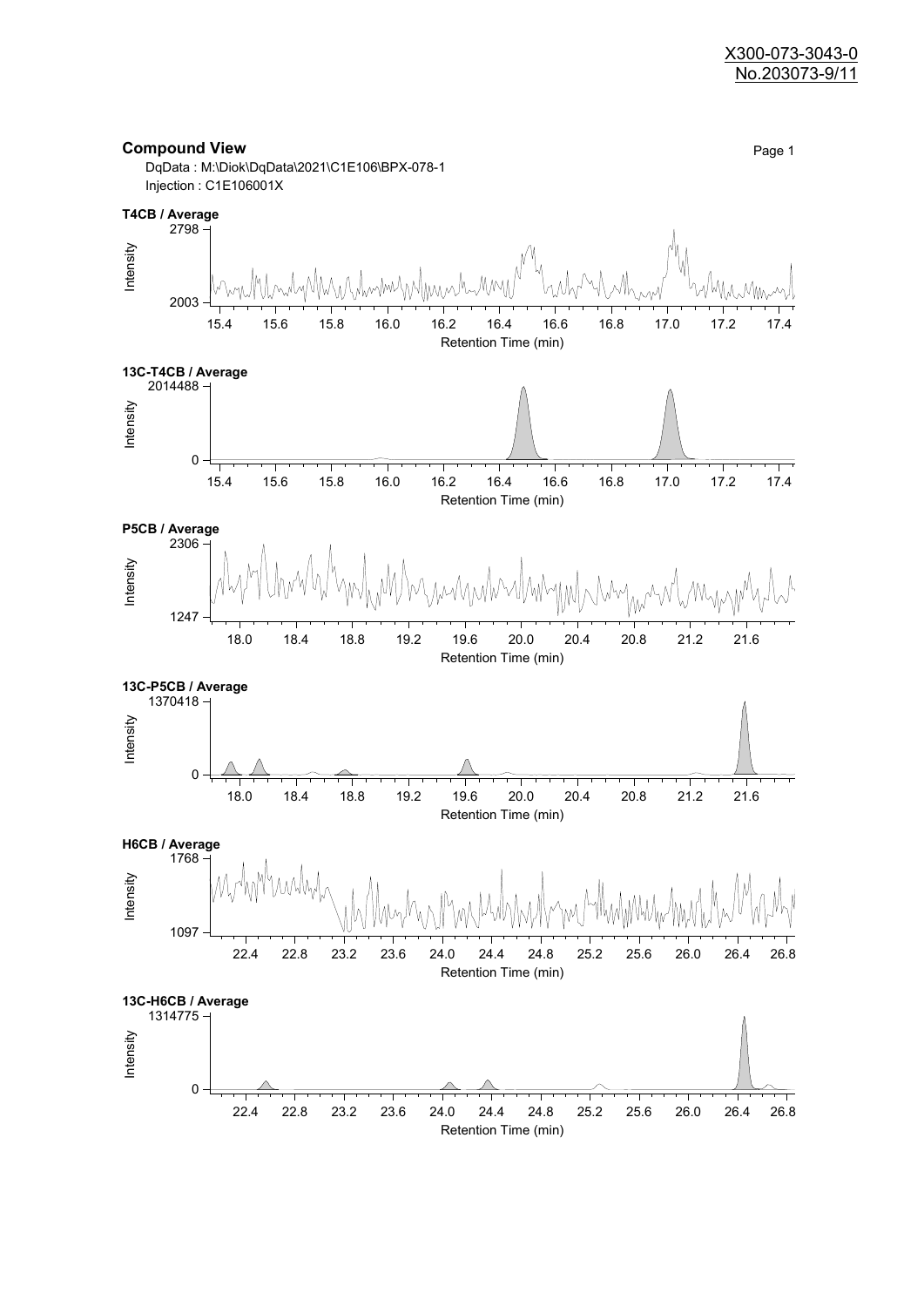